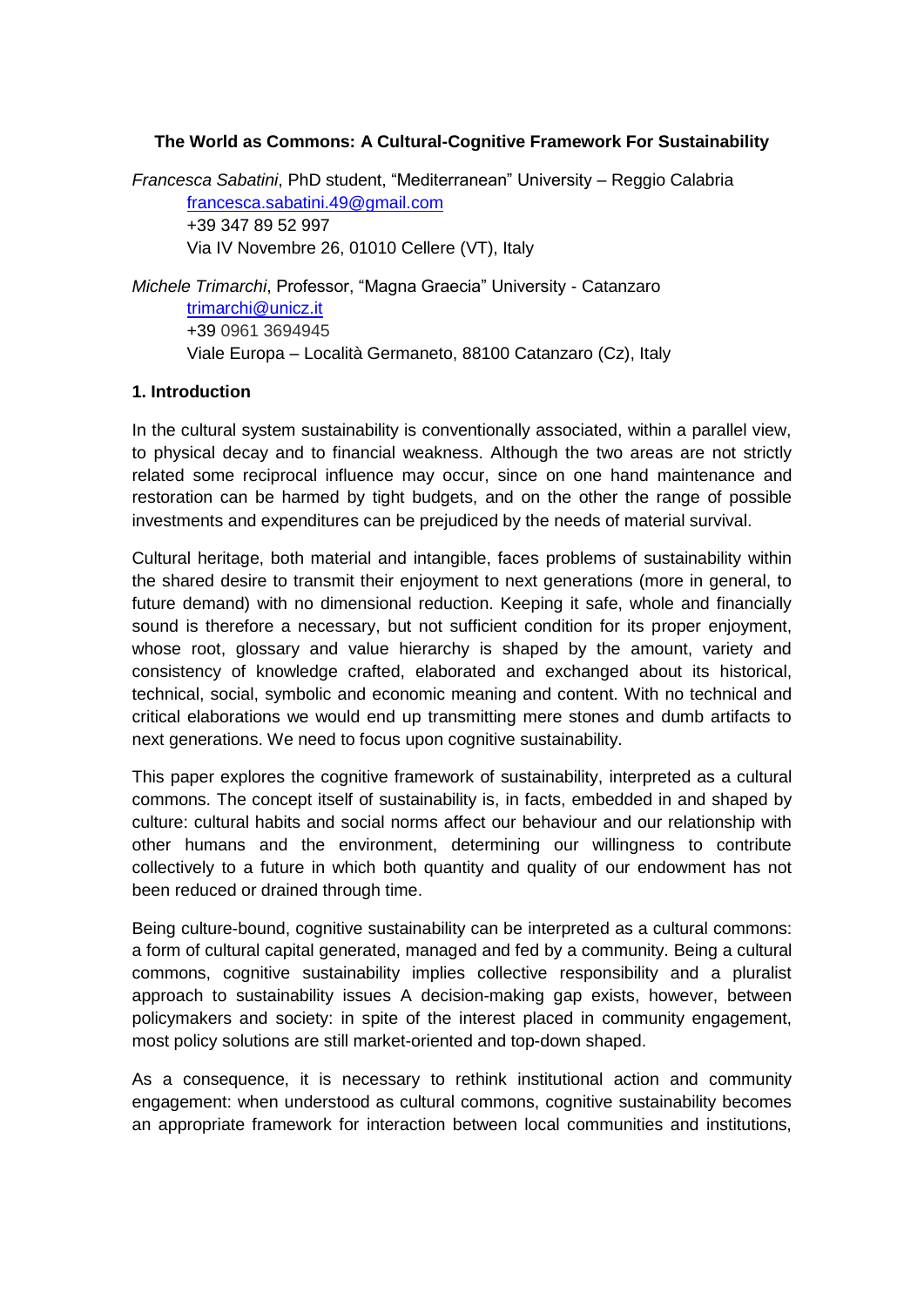where decentralization, social interaction and education play a crucial role, and centralized control is mediated by collective action aimed at sustainable development.

The first section introduces a theoretical framework, investigating behavioural and social sciences: the notions of sustainability empathy (Font, Garay, Jones,  $2016$ )<sup>1</sup> and of cognitive sustainability are introduced, as they prove crucial in understanding cultural instances behind the personal and social motivations of people in acting sustainably. Since sustainable development is a collective elaboration, determined by a set of cultural norms shared by a community and strictly related to the management of common-pool resources, it is possible to understand cognitive sustainability as a cultural commons.

The second section illustrates how the features of cognitive sustainability as a cultural commons shed a light on fruitful ways of eliciting sustainable behaviours: cultural commons, as well as physical commons, prove effective when managed by bounded communities with a self-determined set of rules, effective monitoring, gradual sanctions. Not being imposed from external institutions, such rules and sanctions prove site-specific and generate a higher moral affection in individuals, proving environmentally, socially and cognitively sustainable.

This raises crucial consequences for policy design and regulation, which are dealt with in the third section. The two social dilemmas typically associated with cultural commons can be overlooked effectively: the free riding dilemma is faced through spontaneous monitoring and social sanctions on the part of the community, while the uncertainty of transmission is ensured by inter-institutional interaction between communities and international institutions. The adoption of market-based solutions, though necessary in limiting the environmental damages of extractivist economies, do not implement cognitive sustainability in society, which calls instead for negotiation and learning within and among communities: such objectives need to be pursued through education, delegation and decentralization together with new and more sustainable forms of shared management of resources.

In conclusion, understanding cognitive sustainability as a cultural commons helps shape a more efficient institutional action: the way cultural commons are consistently built and maintained by communities prove, in a sustainability context, that informed local regulation and flexible social interactions are more beneficial than hard regulation in fostering sustainability empathy and implementing collective engagement.

## **2. Defining terms and boundaries: the existing framework for culture and sustainable development**

**2.1 Laying the foundations for debate: from the Brudntland report to the three pillars of sustainable development**

1

<sup>&</sup>lt;sup>1</sup> The definition is borrowed from Xavier Font, Lluis Garay, and Steve Jones, "A social cognitive theory of sustainability empathy", *Annals of Tourism Research*, no. 58 (2016): 65-80. Sustainability empathy is here intended, in a broader sense, as sustainability awareness.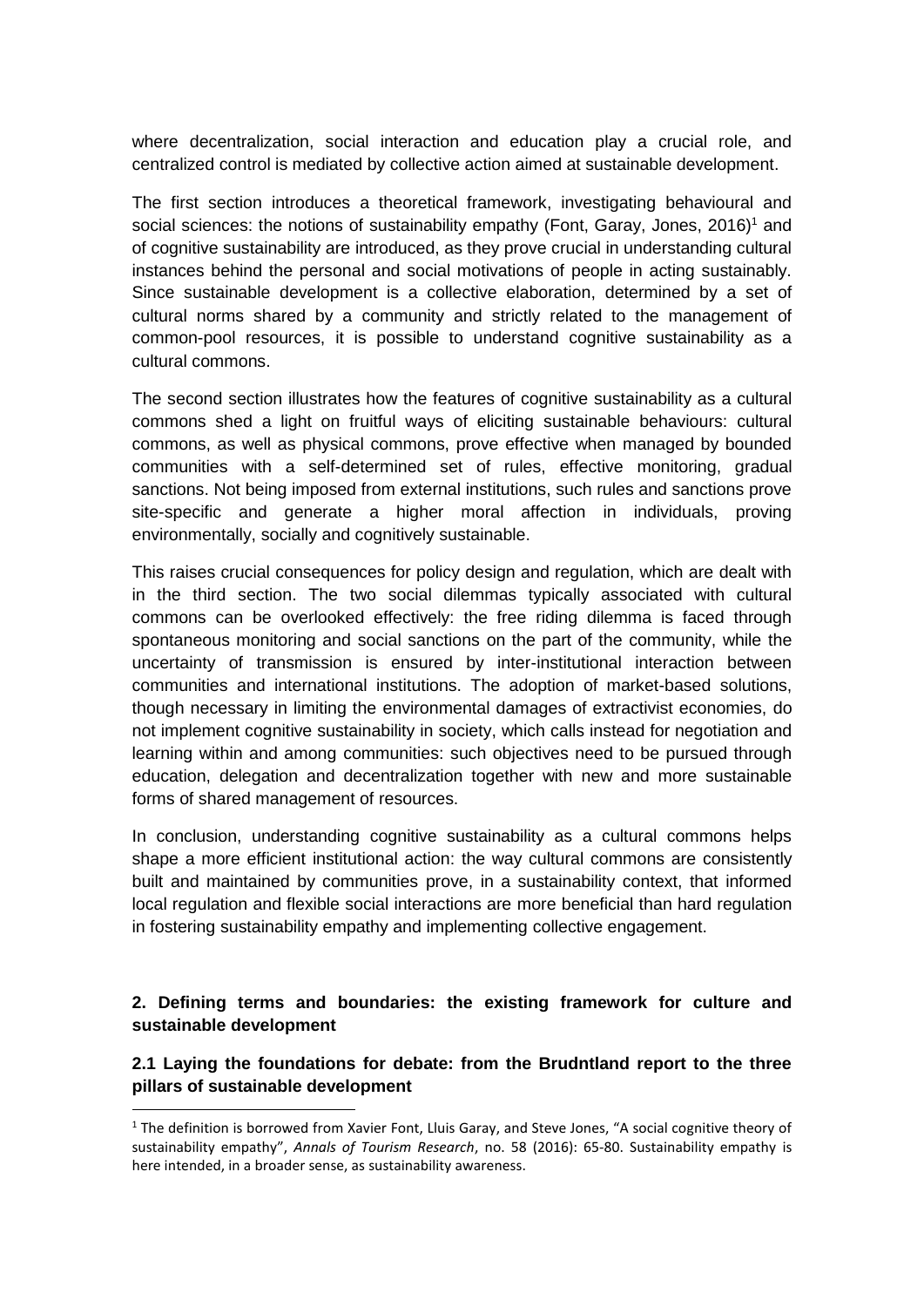The stringent necessity to push global development towards a sustainable dimension has progressively imposed a shift from theoretical enquiry to the quest for operational solutions. A set of definitions is now broadly recognized, when thinking about sustainable development, mainly afferent to two, tightly interconnected theoretical spheres: the former has contributed to shaping a univocal definition of sustainable development (that of the World Commission on Environment and Development, 1986 the so called "Brundtland Report") while the latter has defined the fields of action by identifying three pillars, the environmental, the economic and the social, of sustainable development (Barbier, 1987; Purvis, Mao, Robinson, 2018<sup>2</sup>). Today this consolidated theoretical basis informs decision-making processes and represents the core vocabulary of sustainability programmes and projects at an international level.

The univocal nature of the Brundtland nomenclature, and its declination into three clear and distinct spheres of action, has contributed to the belief that it is exhaustive and complete in tackling the complex issues related to sustainability. And yet, the theoretical debate over a proper definition of sustainable development is not over yet, as cognitive theories on sustainability are paving the way towards new understandings of the term not just on an institutional level, but especially at a social one (Byrch et al., 2014), and as a growing debate is gaining relevance on an international scale concerning the role of culture in sustainable development.

The matter is far from being a mere punctilious controversy, as doubts arise on whether the Brundtland view accounts for all factors contributing to sustainable development for our planet, or if more transversal alternatives are needed. Culture, in particular, has been pointed out as the main candidate for an established role within the sustainability discourse, as research begins to investigate the hypothesis of culture as a fourth pillar of sustainable development (Throsby, 1995; Burford et al., 2013; Dessein et al., 2015). Definitional issues have been inspected at different scales, and from a variety of perspectives, which can be summarised in three theoretical streams.

## **2.2 The shades of discussion on culture as a fourth pillar of sustainable development**

At a larger scale, a recent study by Dessein et al. (2015) has drafted a matrix hypothesising three different interactions between culture and the other pillars of sustainable development<sup>3</sup>. The first hypothesis sees culture as a fourth, autonomous pillar of sustainable development, but is soon discarded by the authors because "*it is sometimes too easily limited to a narrow definition of culture as the arts and creativecultural sector*". The second definition of culture is that of a mediating force between conflicting aspects of (or between different, culture-bound views on) sustainable development. The third intends culture in the broadest possible sense as the very core

 $\overline{a}$ 

 $<sup>2</sup>$  The paper presents quite a complete account of the conceptual origins of sustainability and of the</sup> terminology concerning its three pillars. See Ben Purvis, Young Mao, and Darren Robinson, Three pillars of sustainability: in search of conceptual origins, *Sustainability Science*, 14, no.3 (2018): 681-695.

<sup>3</sup> Joost Dessein, Katriina Soini, Graham Fairclough and Lummina Horlings, ed., *Culture in, for and as sustainable development: conclusions from the COST Action IS1007 investigating cultural sustainability*, University of Jyväskylä, 2015.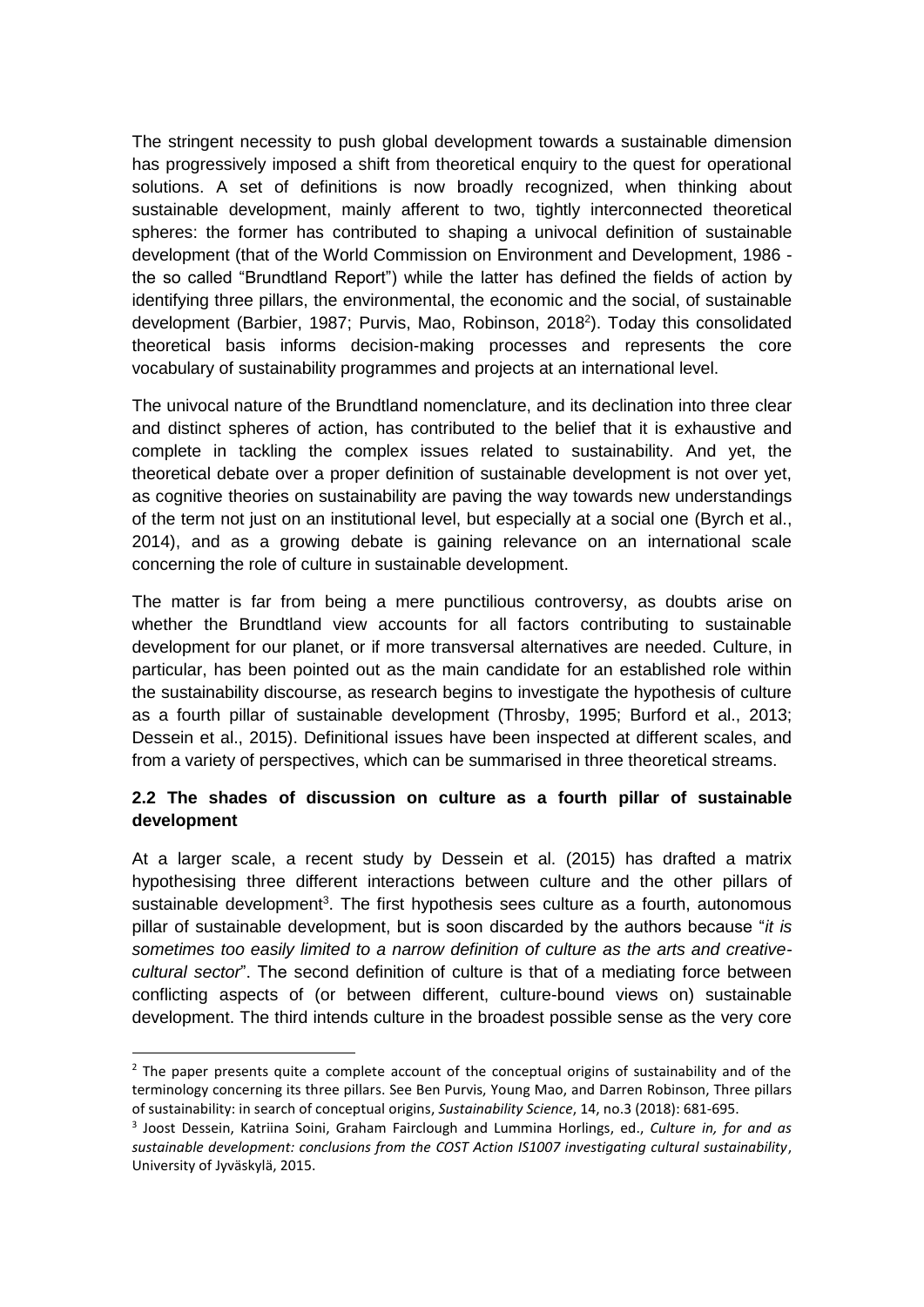and foundation of sustainability, "*Culture in this approach refers to a worldview, a cultural system guided by intentions, motivations, ethical and moral choices*"; being thought to encompass all three aspects of cultural sustainability. This approach is finally the preferred one in the study.

Besides this broad, somewhat universal definition of culture, a second scale in the theoretical discourse is found in the research of David Throsby (1995), a pioneer in coining the term of cultural sustainable development, which he defined as both encompassing

> *the idea of cultural development in its own right, according art and culture an independent and valued role in their own terms within society, and culture as a set of attitudes and practices that can be instrumental in supporting, constraining and/or contributing to economic and social development in the widest sense*. 4

The idea of culture embraced by the first theoretic perspective, the broadest one, is here taken into account by Throsby, who nonetheless identified a more "operational" definition of the term, expressed in the attribution to art and culture of an *independent and valued role within society*. To Throsby's systemic definition is subtended the notion of cultural capital (first identified by Bourdieu, 1986); not differently from other forms of capital accounted for in the sustainability discourse (the natural, the physical, the social), it needs to be produced and maintained so as not to reduce future enjoyment of cultural capital stock, while presently ensuring intra-generational equity.

At the social and organisational level of analysis, almost no research exists inspecting the relationship between culture and sustainability – or, better, it is exclusively related to the culture of sustainability, and not on the sustainability of culture. It is more common, in the business domain, to speak of corporate social responsibility as of the entrepreneurial culture of sustainability<sup>5</sup>, or to refer to it as cognitive sustainability (among others, Kreps, Monin, 2011; Eberhardt-Toth, Wasieleski, 2013; Hockerts, 2014), underlying the motivations and semiotic structures of business decision-making in relations to sustainability issues.

Similarly, sociocultural superstructures of sustainability are inspected in some research (Ballard, 2000; Cochrane, 2006; van Dam, van Trijp, 2011; Boccella, Cassalia, Salerno 2014). And yet, two corollaries emerge from the correlation between culture and sustainability at the social and organisational level: the former is that culture, intended as cultural capital, underlying to most forms of production, and calling for production and maintenance of such capital which are sustainable in time, is hardly ever present in academic research concerning business. The latter is that research on sustainability,

**.** 

<sup>4</sup> David Throsby, *Culture, economics and sustainability*, Journal of Cultural Economics, 19, no 3 (1995): 199-206.

<sup>&</sup>lt;sup>5</sup> A complete account of the research on Corporate Social Responsibility is provided by Hernandez Aguinis, and Ante Glavas, "What we know and what we don't know about corporate social responsibility: a review and research agenda*"*, *Journal of Management*, 38 no. 4 (2012): 932-969.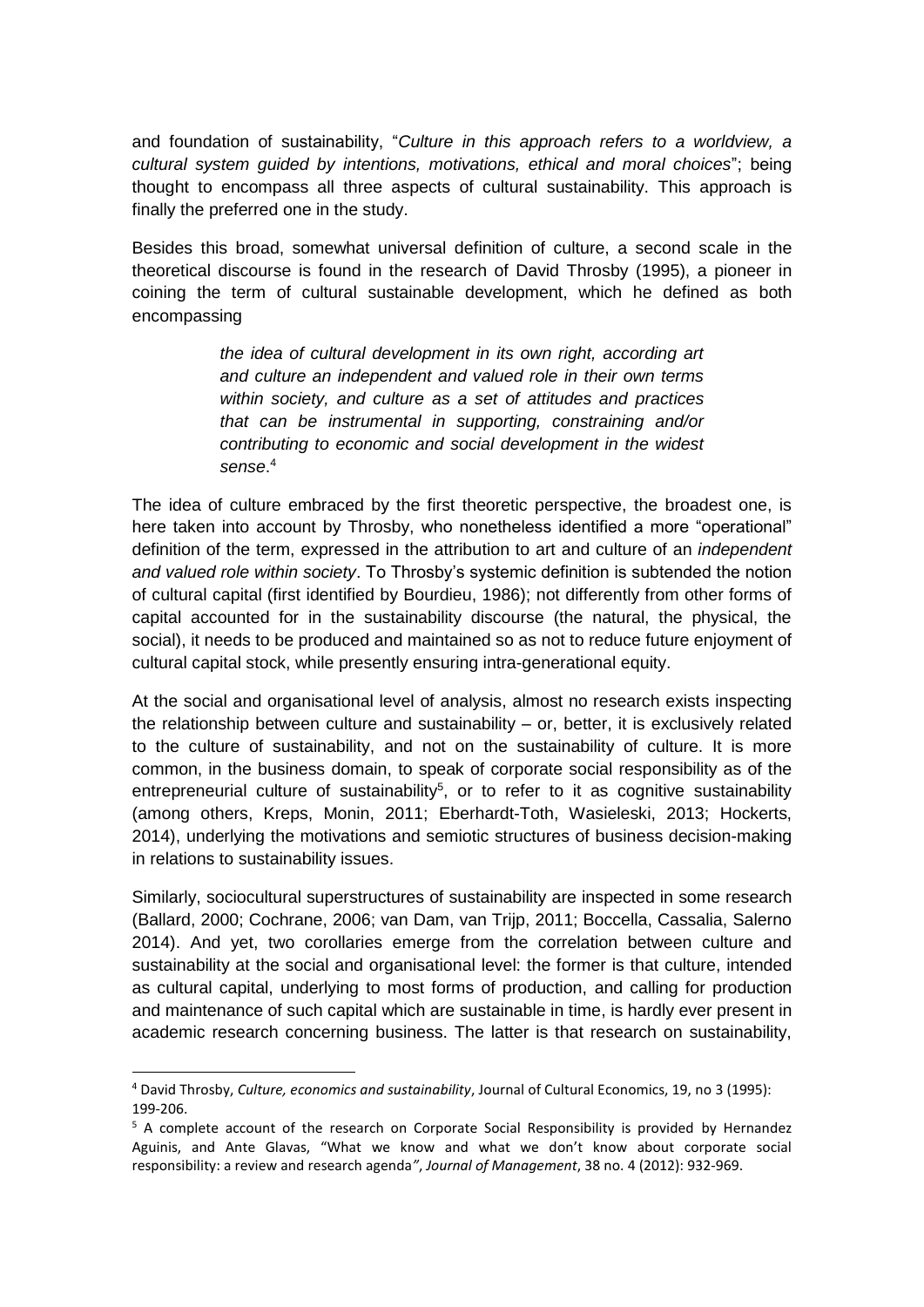even when inspecting cultural superstructures at the sociological level, exclusively focuses on culture shaping demand functions and consumption preferences, thus limiting the impact of culture within a market economy perspective.

What emerges from this theoretical map is that the relationship between culture and sustainable development is, at best, expressed in too general terms, which do not provide us with solid ground for policy action featuring cultural characteristics; at the worst, it is in facts a non-interrelation made of two colliding scenarios, one of which (culture) is used in a simplistic, instrumental fashion and merely subtending to the economic exploitative modalities of natural resources.

# **3. The cognitive-cultural dimension of sustainability: definitional frontiers and operational opportunities**

## **3.1 Overcoming narrowness in cultural categorisation**

The spectrum of attributes which research has conferred to culture, then, ranges from the stringently functional attributes of culture and sustainable development at the business level, to the all-encompassing perspective on culture as the superstructure of sustainable action. If the one appears to be limiting the importance of culture by considering it as merely instrumental, almost a contemporary derivation of Benthamism, the other is similarly limiting in equalling culture to, literally, any sphere of human thought and action, providing for a definition whose broadness ends up being too general to be of any use.

It is widely acknowledged how the complexity of our ecosystem calls instead for an holistic approach to sustainability issues  $-$  as a consequence, it is all the more important to reach an holistic perspective on what culture is and how it can contribute to sustainable development in its entirety, in order to overcome the reductive dimensionality of the Brundtland view, and to combine qualitative to quantitative measurements of a sustainable growth. A more radical interpretation of culture is needed which embraces the seemingly separate dimensions of culture – an interpretation where radical means etymological, and where methodology follows ontology.

The term "culture", which Raymond Williams thought of as "*one of the two or three most complicated words in the English language*" (1976), has in reality an origin which is rather plain and explicative in itself: the derivation is from the Latin word "*colere*", which has very little to do with the way culture is intended today. Romans, whose semantics is amply adherent to the rural origins of their society, used the term to refer primarily to agriculture and cultivation, and it is only later that the term was translated to metaphorically fit the cultivation of the mind. It is, however, its original meaning which better serves the cause of sustainable development, as it subtends to the notion of "taking care of": it is in this sense that culture links the two apparently contrasting views of culture within sustainability, that of culture as a superstructure and culture as human production of cultural goods and services.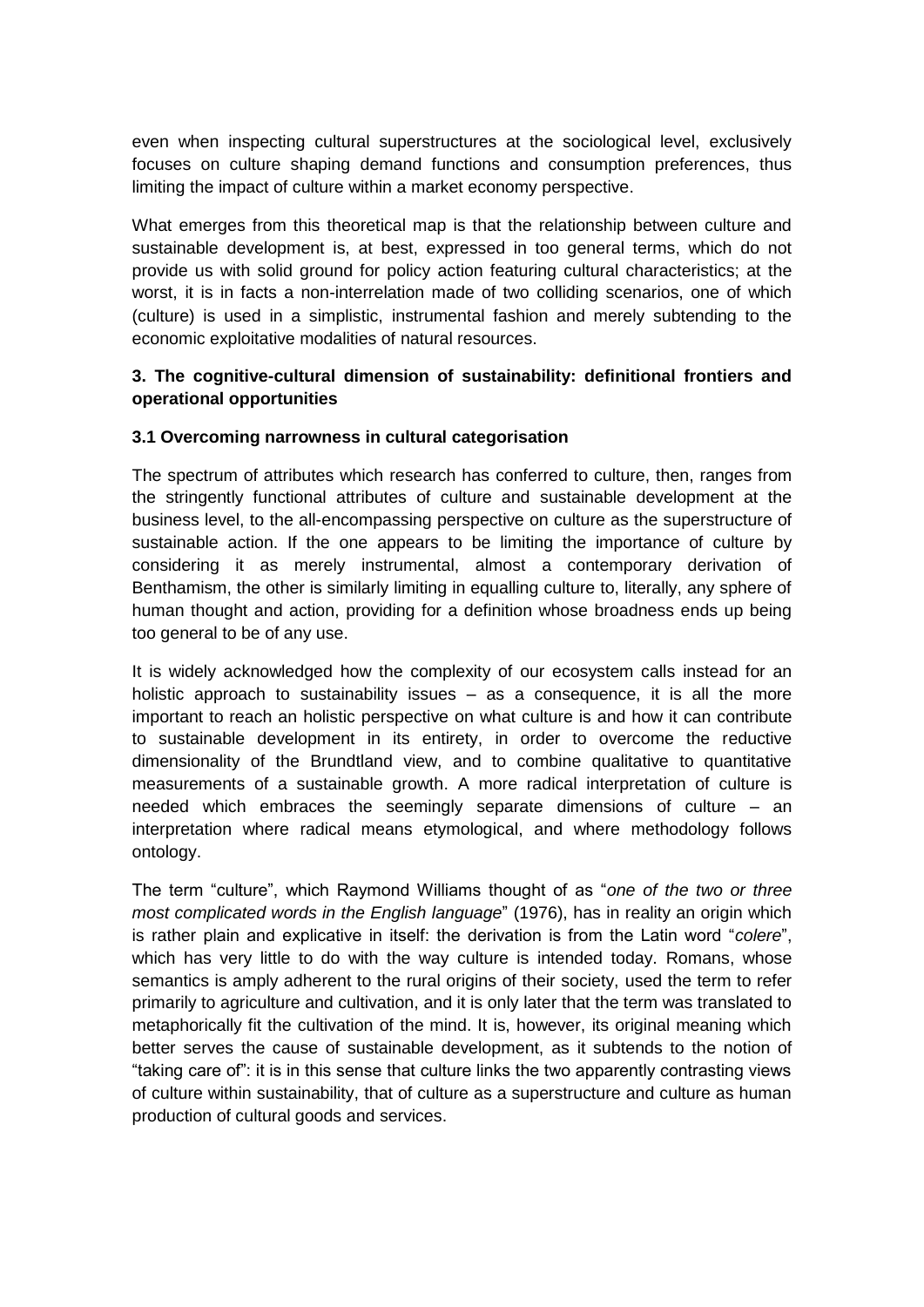The "taking care" assumed both at the origin of the term and at the core of what it expresses, implies care in management, affection in administration; specifically, it expresses an understanding of a territory and its identity which is internal to and mediated by a community, rather than by single individuals. While it is true that the cultural features of communities are already accounted for in the discourse on sustainability analysed in section 2, two new corollaries emerge from the "etymological perspective" on culture.

### **3.2 Towards cognitive sustainability: an etymological approach to culture**

The former subtends a cultural dimension to the economic discourse in its market exchange dimension: the prevailing market economy approach prevails over considerations upon psychological and moral attachment of people to the ecosystem in which they are embedded: it is for this reason that the discourse on culture and economics in the sustainability domain is dominated by explicit (regulatory) or implicit (i.e. marketing, production and demand-shaping strategies) market incentives and sanctions. Throsby (2001) has pointed out that the main hiatus between these two spheres lies in the fact that economics, at least in its contemporary expression, is an individualistic science, while culture is a collective instance; as a consequence, market economy mechanisms cannot *per se* constitute valuable (or sufficient) incentives for individuals, as they frame the use of limited resources in the rational-individual modality of market economy consumption: culture, on the contrary, etymologically and factually mediates the relationship of humans with the environment at the collective level, and it is only at this level that sustainable behaviours can be achieved.

In such a respect we can highlight the specificity of culture as the source of the sustainability commons: its shared enjoyment multiplies the individual commitment aimed at its preservation, promotion and diffusion since it grants the active perception of value as a result of the width of demand: the more people enjoy culture as a cognitive elaboration the higher the value each of them perceive. Culture is made sustainable by the combination of awareness and responsibility; the paradox is that, adopting the textbook wisdom, both of them are selfish, and do not represent any anomalies. The symmetrical paradox is that the excess of protection (artworks locked in a deposit, for example) ends up weakening sustainability due to the absence or reduction of participation. The chain is quite simple: a) an artwork is held by a museum; b) the challenge is to facilitate the extraction of its value on the part of the demand; c) along with this a wide and deep interpretation (cognitive elaboration) is being developed; d) the object of enjoyment grows with time, and the extracted value is progressively higher; e) the awareness generates responsibility on the part of a wide and heterogeneous group ranging from specialized experts to simple consumers, granting sustainability from the technical and financial perspectives. Cultural sustainability is a self-multiplying commons, when properly managed and extensively enjoyed<sup>6</sup>.

 $\overline{a}$ 

<sup>6</sup>Michele Trimarchi, "Regulation, Integration and Sustainability in the Cultural Sector", *International Journal of Heritage Studies*, 10 no.5 (2004): 401-15.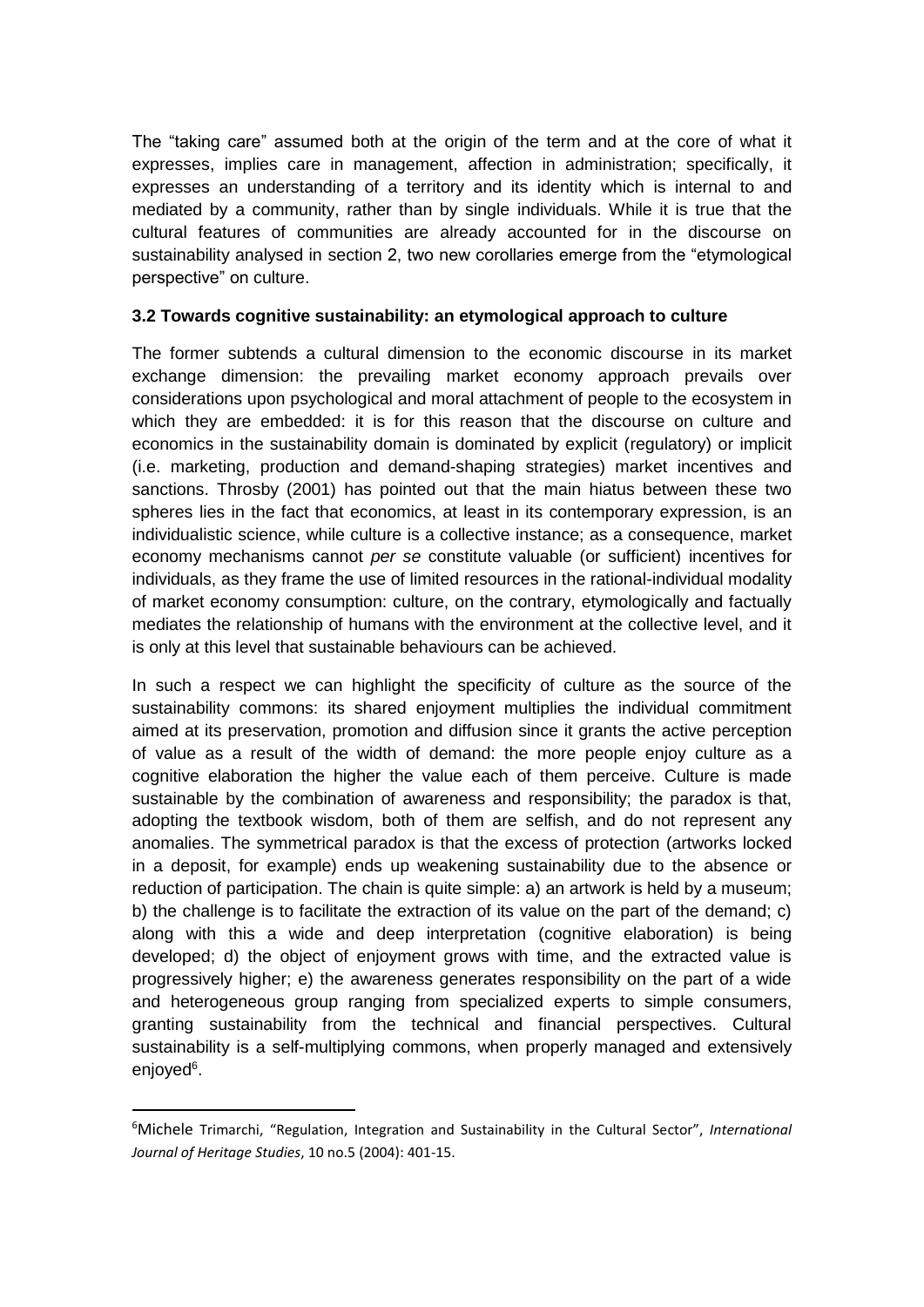At the origin of psychological motivations behind sustainable behaviours at a collective level, then, lies the "taking care of" places, artworks and intangible culture rather than a general and universal moral affection for the general issues of sustainable development. In this respect, Albert Bandura's social cognitive theory of sustainability empathy (1986, 1991, 2000, 2002) pointed out how *individuals are more likely to see moral consequences of actions with familiarity or proximity* (Font, Garay, Jones, 2016). Culture is the collective dimension of this proximity, and has found, throughout the centuries of pre-capitalist economies, an economic expression in the commons (Thompson, 1971, 1991; Ostrom, 1990; Wall, 2015). The commons, defined as collective forms of management of natural resources by a community with selfestablished rules and sanctions, were characterised by strong, culture-bound identity and regulation; such economic structure allows for the rectification of the idiosyncrasy between the presumably individualistic behaviour subtended to economics, and the collectivistic substratum of culture.

The latter difference with the conventional sustainability framework is still afferent to the economic sphere, but from a resource perspective. It has been previously emphasized how culture is not merely a superstructure affecting sustainability, but also a fundamental expression of intangible and symbolic human needs, manifested in the production of cultural goods and services (from sculptures to the performing arts, and the like), which compose the diversified cultural heritage of mankind Such manifestations, however, are always thought of as separate from the natural sphere in the sustainability discourse. Dessein et al., as pointed out in 2., discarded the hypothesis that the cultural sector *within* society could be understood as a fourth autonomous pillar standing alongside the other three pillars of sustainable development, as this perspective would obscure "*culture's relationship with nature*" (Dessein et al., 2015).

The dichotomy between human action and nature however seems inconsistent with the sustainable development framework – something which the UNESCO framework has amply acknowledged by identifying the notion of heritage landscape, where anthropic artefacts and creations are not just embedded in nature, but shape it and define it. Cultural heritage, including buildings and monuments, cannot be separated from its natural environment; it finds there its reason of being, but the reverse is also true: landscape is enriched of new value through the coexistence of anthropic and natural elements. The tight interconnection between human cultural creations, the value they generate for the community and the environment which such a community inhabits has been well underlined by Santagata throughout his research (2006, 2012). The physical preservation of landscape, a complex composition of culture and nature, passes through the community understanding of its proper value: it passes through cognitive sustainability.

## **3.3 Cognitive sustainability beyond future consumption: a new emphasis on the accumulation of cultural stock for a sustainable future**

What is meant here by cognitive sustainability is the preservation of cultural heritage and, above all, the sustainable generation and transmission of heritage's cultural value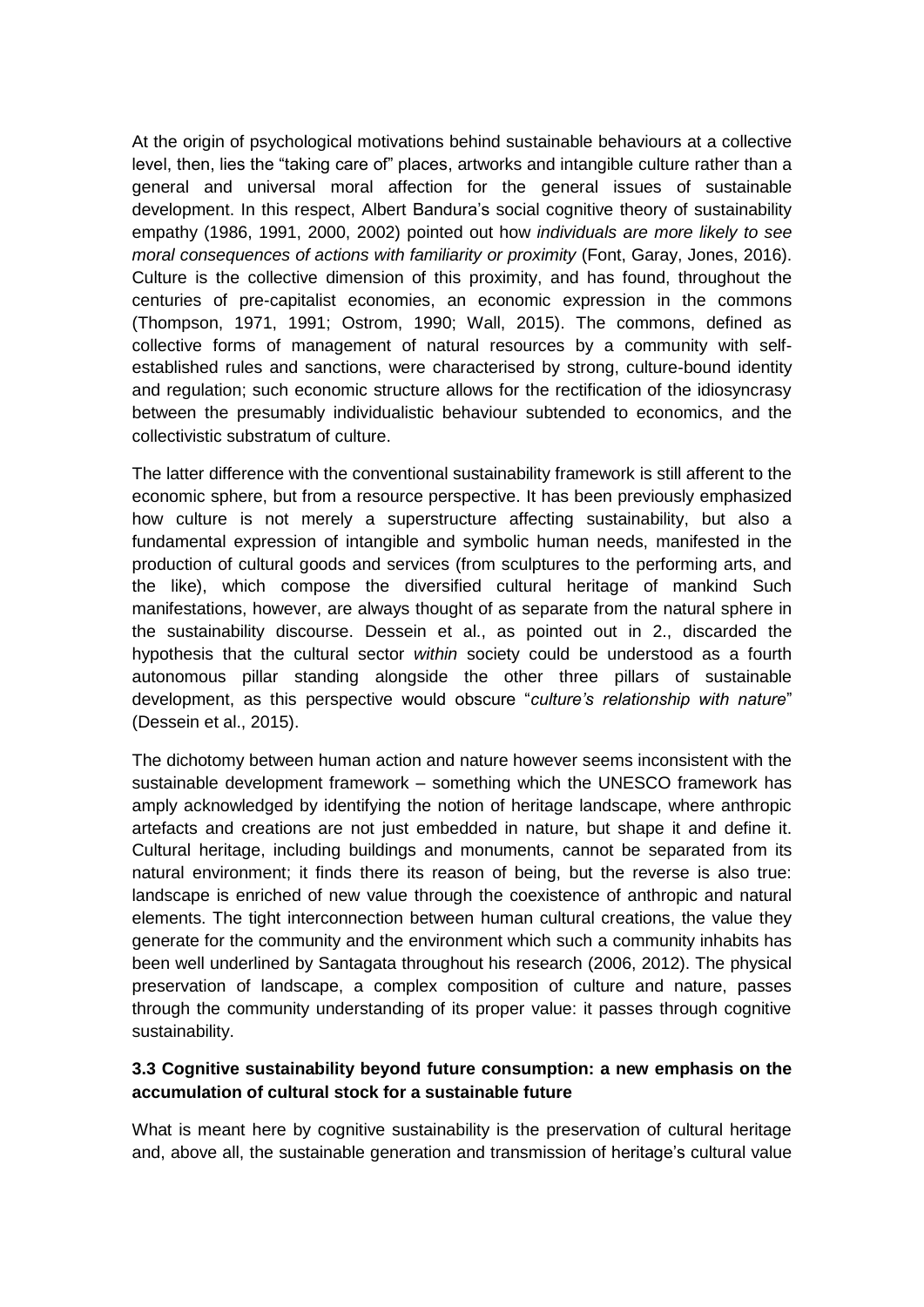within an ecosystem which is natural and anthropic at a time: conveying meaning and communicating a sense of belonging is preliminary to a more general affection to sustainability issues. This is valid for the management of natural resources of a determined area as well as the human creation within it: as pointed out by Cochrane (2005) *humans act on the basis of a cultural image of nature, rather than the actual structure of nature.* The Assan tea district in India, with its millenary heritage of tea cultivation and production; the Tuscany region, featuring age-old wineries and the Renaissance cultural itineraries; the traditional building techniques in the monumental city of Kathmandu: the cultural and natural dimensions of each cultural cluster are tightly, irreducibly interconnected, where culture is both the production of mores, practices, artefacts and a superstructure subtending to the caretaking of a territory.

The only possible way to preserve cultural heritage is to maintain its value  $-$  a shift from the obsession for physical preservation which does not minimise the relevance of the latter, but rather sets the cognitive basis for it and for the transmission of the real value of heritage's material appearance, too often underrated in heritage preservation strategies. Going beyond dimensional views of resource consumption which is intrinsic to the Brundtland discourse is a fundamental step towards achieving sustainability of a new sort: a holistic, comprehensive sustainability, where cultural identities and territorial preservation shape a sustainable ecosystem. Culture as a collective instance provides ground for such sustainable development by empowering mutualism and attachment, fostering creative solutions, building communities: above all, it is the understanding of the cultural value of landscapes, territories, and the resources within it, that communities are able to crucially develop what has been called sustainability empathy through the sense of proximity and belonging.

The preservation of cultural value should be dealt with from a non-prejudicial perspective. It does not require – as is normally believed – the transmission of some frozen object, but the continuous (unavoidably evolutionary and somehow unpredictable) elaboration of critical interpretations, filtered through new information, advanced technologies, emerging social orientations and the related value hierarchies. This implies that an appropriate preservation is granted by an intensive and extended enjoyment of culture, which would imply not only a clear encouragement of consumption crafting a wide range of options such as de-localization, night opening, etc., but also investments in critical elaboration, involving experts and professionals from many disciplines and providing their dialectic interpretation with credible incentives. It would generate a higher and more diffused responsibility, widening the scope of willingness-to-pay to a wide range of products and services, and also raising the willingness-to-donate. Sustainability becomes responsible sustainability.

## **4. Perspective for a new paradigm of sustainable development: introducing the cultural dimension**

The matter of how this cultural sustainability can be achieved remains open to debate. It is nonetheless possible to draw some guidelines by further inspecting the notion of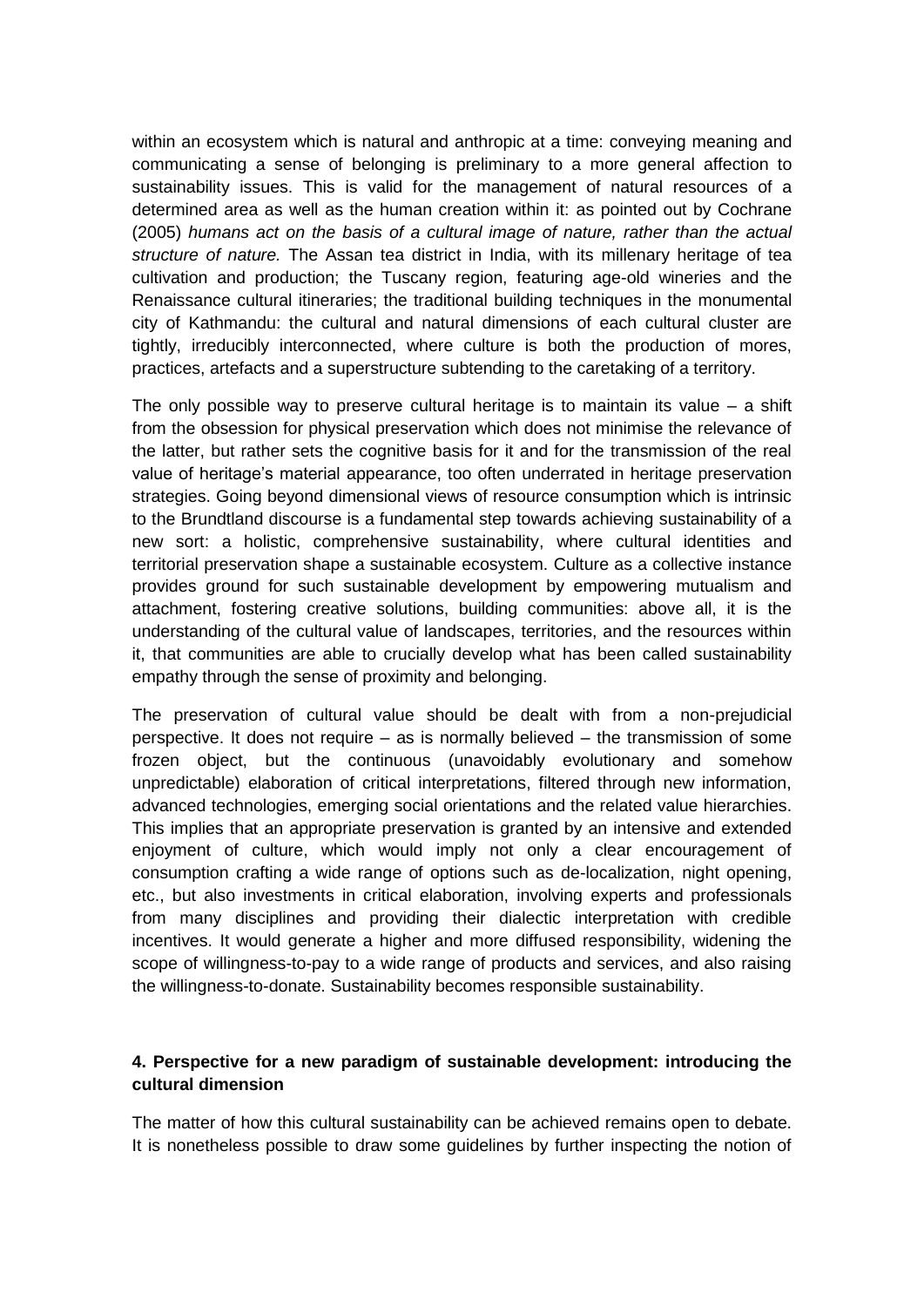cognitive sustainability understood as a community resource – that is, by understanding cognitive sustainability as a cultural commons.

The notion of cultural commons derives directly from that of commons, and is somehow subtended to it; differently from the collective management of common pool resources, however, cultural commons are a particular form of management of cultural resources, the latter being non-excludable, virtually inexhaustible, and above all cumulative: they are produced and maintained by the knowledge of a community, regardless of whether this community is geographically bound (which is the case when producing a cultural good within a certain geographic area) or distant in space (not differently from the scientific community of academia, characterised by the massive exchange of knowledge collectively produced within it (Bertacchini et al., 2012).

This proves particularly crucial, as cultural commons can in this respect represent the ideal way of putting the etymological meaning of culture into practice, both representing the flow of knowledge and culture necessary to maintain a cultural/heritage landscape at the local level, and offering the opportunity of knowledge exchange and sharing of best practices at the larger international scale.

As a consequence, the framework of cultural commons better serves the purpose of combining culture and economics in sustainable development, in alternative to the prevailing market economy approach, as it shapes the economy *in itself* by redefining actors and stakeholders within the sustainable development discourse.

Cognitive sustainability, that is the transmission of meaning and the generation of cultural value in natural and human heritage, is not simply limited in scope when sustainable development practices are delegated to market sanctions and top down approaches: it is hindered by a dramatic loss of responsibility on the side of individuals, while institutional attempts are made at automating responses to a cause with little or no cultural proximity to a community.

## **4.1 Communing responsibilities, sharing cultural heritage: guidelines for responsible sustainable development**

The administrative shift implied by the communing of cognitive sustainability is undoubtedly a challenging one. And yet, it is preliminary to the regulation of market mechanisms and to any further policy design concerning local community delegation. the framework of cognitive sustainability intended as a cultural commons could balance local action to international cooperation and monitoring; it presupposes a stronger stress on education, on heritage communication and transmission, and on community cooperation through knowledge sharing and transmission. The actions proposed are a clear and flexible institutional acknowledgement of the role of communities in designing policies; the design of value-based indicators which account for the intangible sustainability values subtending to sustainable development; transversal actions which overcome the separateness of the three pillars and their sterile dimensional features; the substitution of a "preservation" approach to a "transmission" one, which allows for the sustainable generation and maintenance of cultural capital within ecosystems.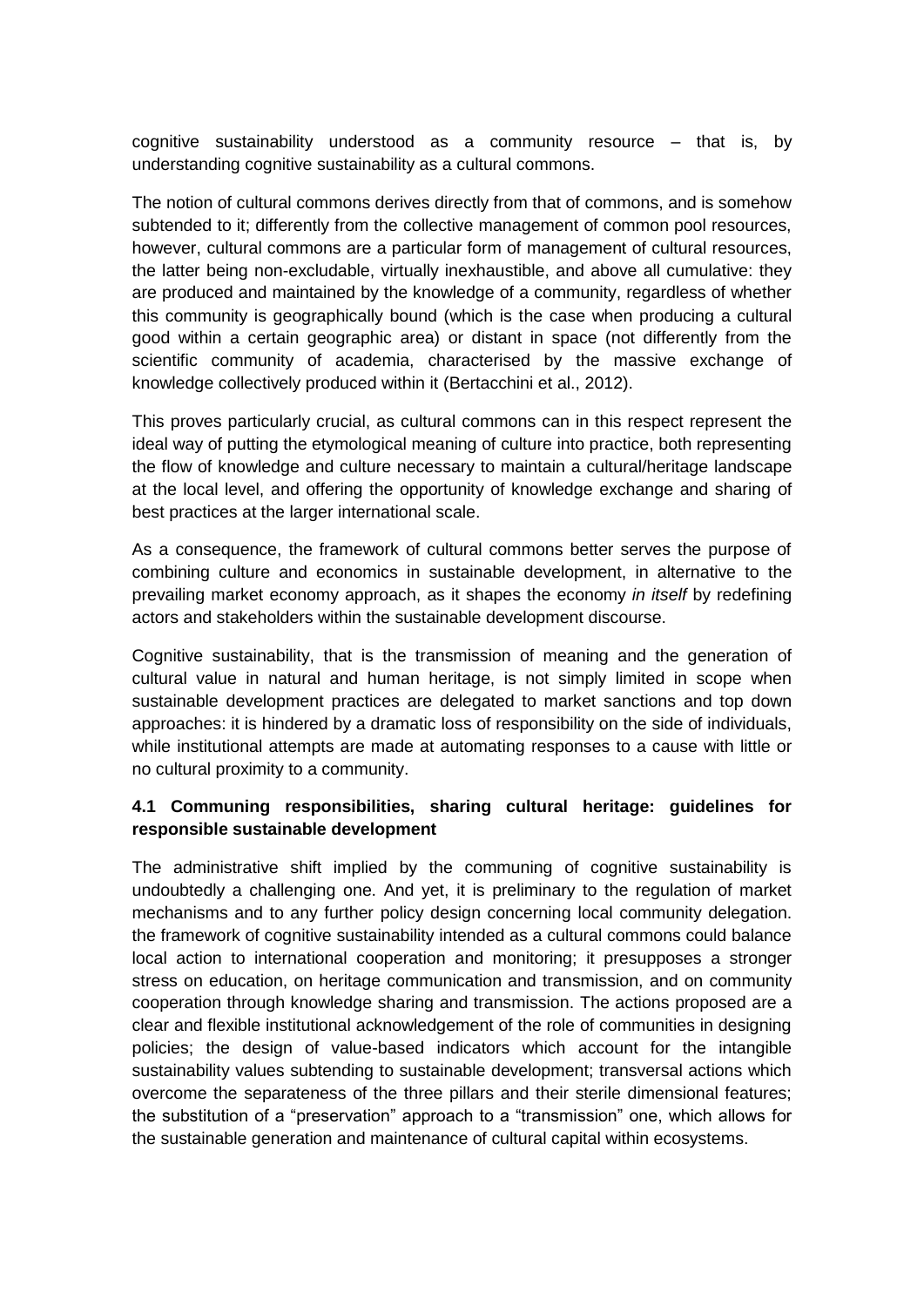It is easily understood, and yet not obvious to admit, that a proper community delegation passes through a formal institutional recognition: without the proper acknowledgement of communities' responsibility, policy actions will hardly ever shift from top-down approaches to actual delegation. A balance is to be found between the bureaucratised institutionalisation of community involvement and a mere declaration of intents – as well as between overspecialised or oversimplified categories of intervention. International organisations and communities should, in this respect, engage in a cooperation which allows for recognising different communal forms of participation in different regional contexts.

A second necessary operation would be, then, that of better designing institutional matrixes and sustainability indicators which allow for communication flows at a local, regional, national and international level. Awareness about, care for and responsibility on localised items is a fundamental dimension of whole-of-society engagement in sustainable development at a local level, and would allow for the design of value-based indicators of sustainability (Burford et al., 2013). The quality of life, the diversity of cultural expressions, the impact of participative approaches to heritage transmission need to find proper representation in the measurement of sustainable modes of inhabiting ecosystems. The value-based approach to sustainable development passes through cultural mediation and the accumulation of a shared cultural stock on a territorial level, and yet provides an understandable toolkit for communication on a larger scale.

Transversal actions are required which overcome the simplifying separation between economic, social and environmental goals, to which cultural goals are obviously added. Cognitive sustainability implies the shaping of creative and resilient solutions for complex territorial spaces, tailor-made by the most diverse range of stakeholders, from cultural actors to engineers. The implementation of cross-sectoral networks and the creation of public spaces for encounters of different perspectives would allow for the potentially infinite number of information grafts and exchanges, enchaining a natural process of knowledge creation.

Preservation strategies should be replaced by a transmission approach: the maintenance of physical heritage stock from the past, or of natural resources, are but the emanations of a transmission process. At the core of cognitive sustainability lies the ability of communities to transmit and perpetuate the meaning of lifestyles, practices, artefacts and buildings – in other words, to attribute content and meaning to sustainability. The emphasis of the transmission approach should be then placed on sound educational practices which embrace the notion of natural and human heritage, on projects which link theory to practice, and on regional policy toolkits which materially enable communities to take part to the sustainable development of their region by interpreting local cultural instances, favouring mutuality, fostering practical applications of collective knowledge.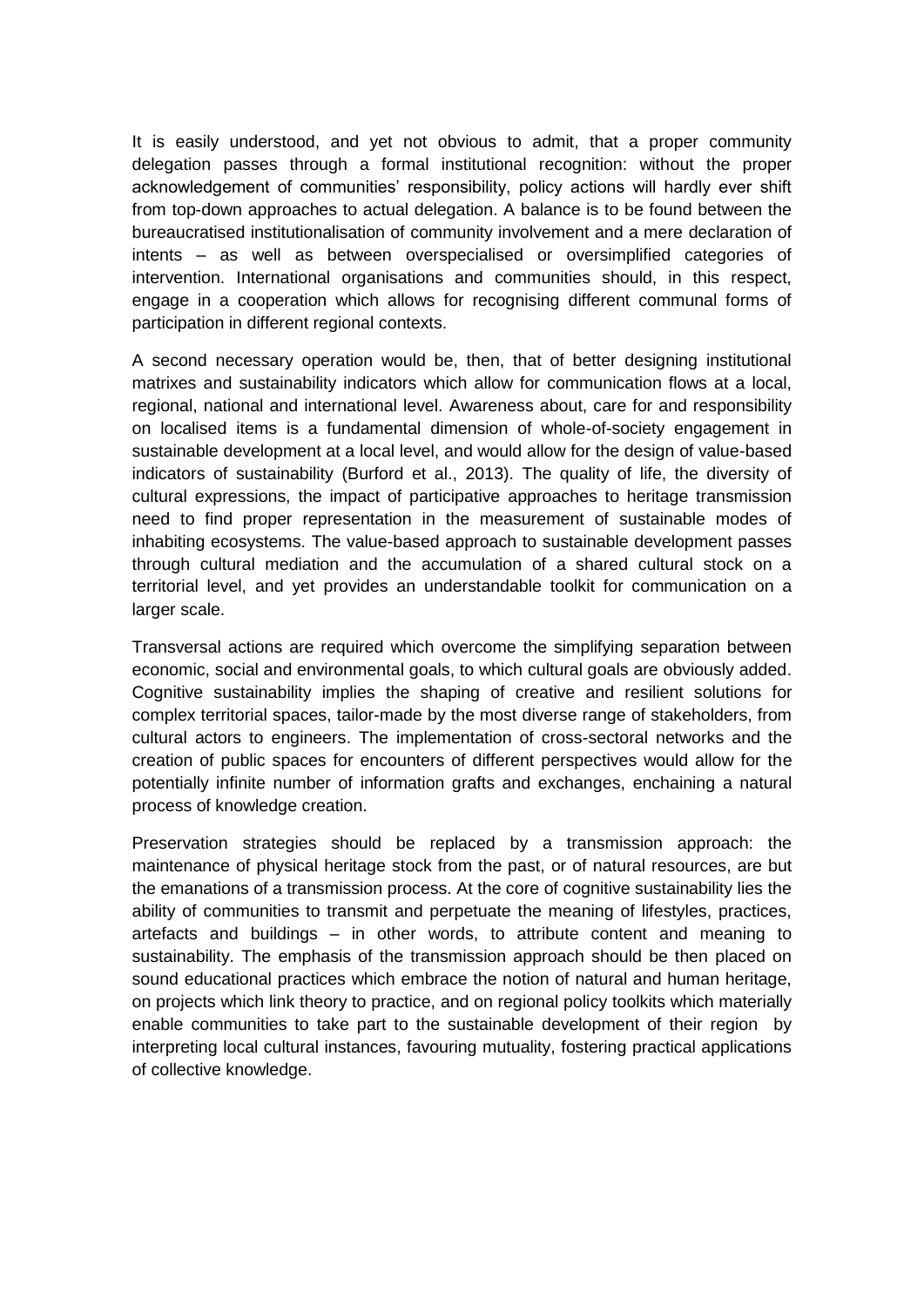## **5. Conclusions**

The conventional framework of sustainable development, flawed by the absence of a cultural dimension, has been questioned from different perspectives; the approaches to cultural sustainability, however, have either tended to an overgeneralised approach to the notion of culture, or to an uselessly instrumental view of it within market transactions, which does not acknowledge for the intangible values expressed by art and culture in people's life.

Cultural sustainability should be then intended as both a superstructure of sustainable behaviour, and a symbolic human instance manifested in the production of cultural goods and services; a second fracture is healed in understanding culture as the mediator between anthropic settlements and the natural environment, culture having shaped humans' relationship to nature. Such holistic perspective is reached through the idea of cognitive sustainability, that is through the transmission of meaning about human lifestyles, practices and artefacts in relations to the environment; cognitive sustainability is then intended as a preliminary step towards achieving sustainable development, in that it provides the content and context for sustainable behaviour.

Cognitive sustainability can only be pursued at a collective level, since the creation and maintenance of the cultural value of an eco-system is a cultural commons owned, enjoyed and reproduced by local communities. In order for cognitive sustainability to be achieved, then, it is necessary to redesign institutional action which clearly and flexibly acknowledges different forms of communities within the framework of policy design for sustainable development; the delegation to local communities could allow for the creation of a value-based sets of sustainability indicators which account for the cultural and intangible dimensions of sustainability, propaedeutic to the numeric ones emphasised by the Brundtland perspective; transversal and negotiated actions are needed in order for a more holistic approach to sustainability to emerge and tackle complex issues. Eventually, the preservation approach should be replaced by a transmission one, which ensures that value and knowledge about ecosystem and lifestyles within it are transmitted to future generations, in order to fill sustainable development with meaning that goes beyond mere immanence.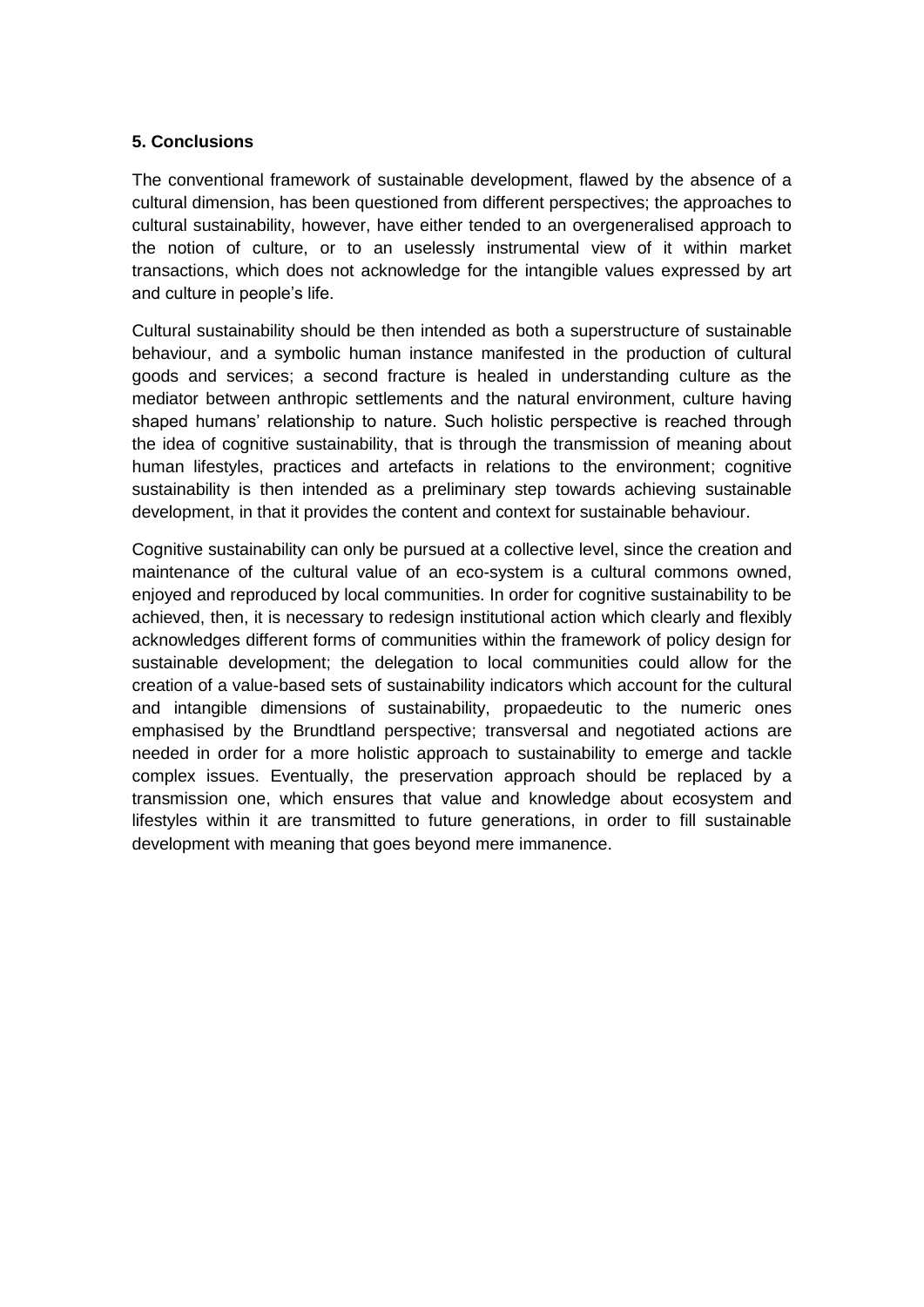## **Bibliography**

Aguinis Herman, and Ante Glavas. 2012. "What we know and what we don't know about corporate social responsibility: a review and research agenda", *Journal of Management*, 38:4, pp. 932-969.

Bandura, Albert, *Social foundations of thought and action: A social cognitive theory.* Englewood Cliffs, NJ: Prentice-Hall, 1986.

Barbier, Edward B. 1987. "The concept of sustainable economic development", *Environmental Conservation*, 19:2, pp. 101-110.

Dessein, Joost, Katriina Soini, Graham Fairclough and Lummina Horlings, ed., *Culture in, for and as sustainable development: conclusions from the COST Action IS1007 investigating cultural sustainability*. University of Jyväskylä, 2015.

Bertacchini, Enrico, Gianfiacomo Bravo, Massimo Marrelli, and Walter Santagata. 2012. *Cultural Commons: A New Perspective on the Production and Evolution of Cultures*, Cheltenham, UK: Edward Elgar Publishing.

Boccella, Nicola, Giuseppina Cassalia and Irene Salerno. 2014. "Community Led Practices and Cultural Planning: Methodological Approaches and Practices for Sustainable Urban Development", *Advanced Engineering Forum*, 11, pp. 125-130.

Bourdieu, Pierre, "The forms of capital*".* In Richardson, J. (ed), *A Handbook of theory and research for the sociology of education*. Westport, CT: Greenwood, 1986, pp. 241- 258.

Burford, Gemma, Elona, Hoover, Ismael Valasco, Svatava Janoušková, Alicia Jimenez, Georgia Piggot, Dimitry Podger and Marie K. Harder. 2013. "Bringing the 'missing pillar' into sustainable development goals: towards intersubjective value-based indicators", *Sustainability*, 5, pp. 3035-3059.

Byrch, Christine, Kate Kearins, Markus Milne, and Richard Morgan. 2007. "Sustainable what? A cognitive mapping approach to understanding sustainable development", *Qualitative Research in Accounting and Management*, 4, pp. 26-52.

Cochrane, Phoebe. 2005, "Exploring cultural capital and its importance in sustainable development"*, Ecological Economics*, 57, pp. 318-330.

Eberhardt-Toth, Edina, and David M. Wasieleski. 2013. "A Cognitive Elaboration Model of Sustainability Decision Making: Investigating Financial Managers' Orientation Toward Environmental Issues", *Journal of Business Ethics*, 117:4, pp. 735-751.

Font, Xavier, Lluis Garay, and Steve Jones. 2016. "A social cognitive theory of sustainability empathy", *Annals of Tourism Research*, 58, pp. 65-80.

Hernández, A. J., Jesus Pastor, C. Jiménez, and A. Sánchez. 1993. "Cultural contributions as a complement to economic incentives for people involved in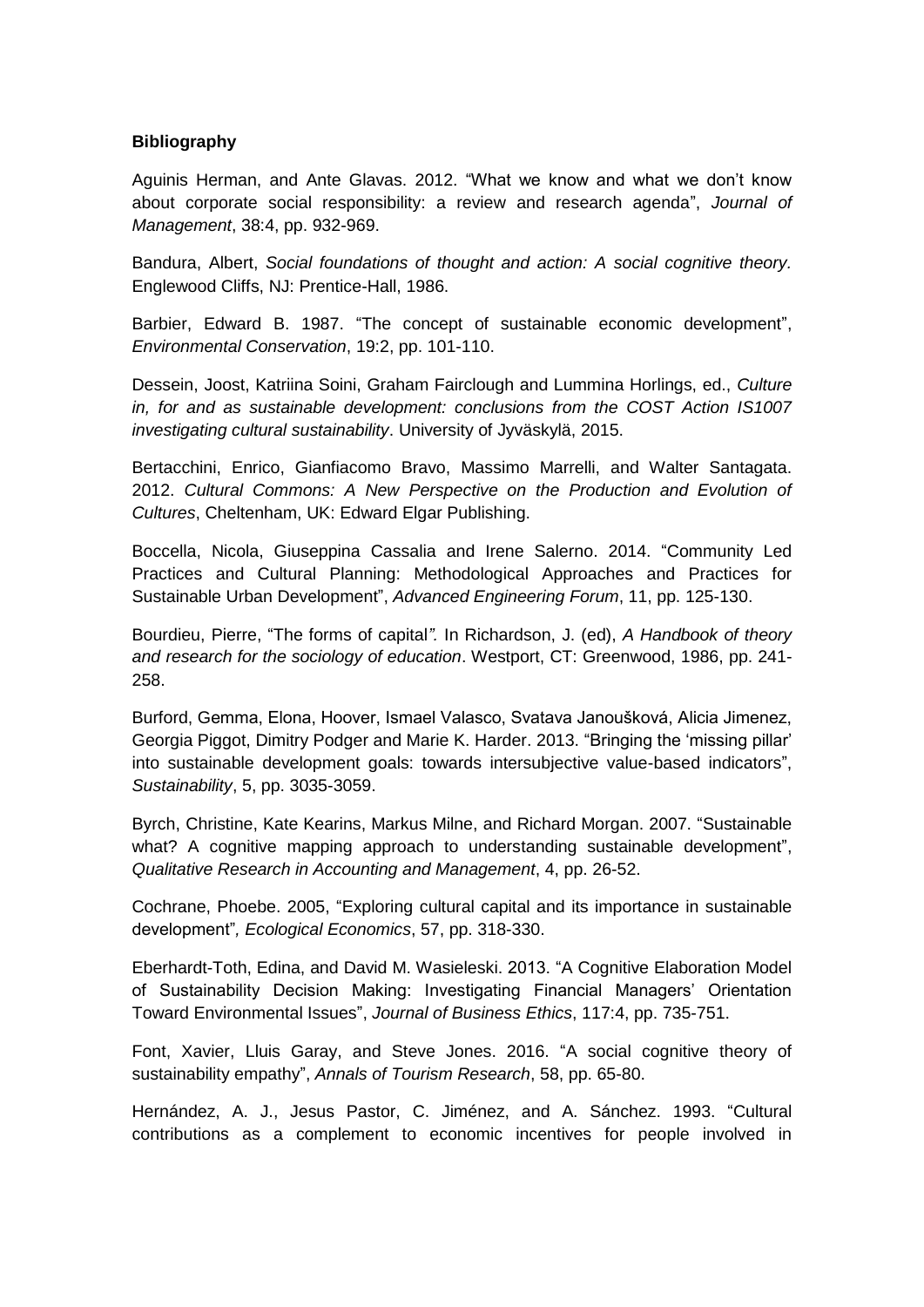sustainable development projects in rural areas", *Landscape and Urban Planning*, 27, pp. 231-236.

Hirsch, Paul. 1972. "Processing fads and fashion. An organization set analysis of cultural industry systems", *American Journal of Sociology*, 77.

Hockerts, Kai. 2015. *"A Cognitive Perspective on the Business Case for Corporate Sustainability", Business Strategy and the Environment*, 24, pp. 102-122.

Kreps, Tamar A., and Benoît Monin. 2011, "Doing well by doing good? Ambivalent moral framing in organisations", *Journal of Organizational Behaviour,* 31, 99-123.

Ostrom, Elinor, *Governing the commons: the evolution of institutions for collective action*, Cambridge: Cambridge University Press, 1990.

Ostrom, Elinor and Charlotte Hess, *Understanding knowledge as commons. From theory to practice*, Cambridge, MA: The MIT Press, 2007.

Purvis, Ben, Yong Mao, and Darren Robinson. 2018. "Three pillars of sustainability: in search of conceptual origins", *Sustainability Science*, 14:3, pp. 681-695.

Rossato, Luca. 2008. "Conservazione architettonica nei paesi in via di sviluppo. La Valle di Kathmandu ed il suo paesaggio urbano storico: un nuovo concetto di patrimonio da tutelare", *Territorio della Ricerca su Insediamenti e Ambiente,* 02, pp. 169-175.

Santagata, Walter. 2006. "Cultural Districts and their role in Economic Development*"*. In *Handbook on the Economics of Art and Culture*, edited by Victor Ginsburg and David Throsby. North Holland: Amsterdam, 2006.

Sassen, Saskia. 2000, "The global city: strategic site/new frontier", *American Studies*, 41: 2-3, pp. 79-95.

Sassen, Saskia 2013. "When the center no longer holds: cities as frontier zones", *Cities*, 34, pp. 67-70.

Scott, Allen J. 2000. "Capitalism, cities, and the production of symbolic forms", *Transactions of the Institute of British Geographers*, 26:1, pp.11-23.

Thompson, Edward Palmer. 1971. "The moral economy of the English crowd in the eighteenth century*", Past & Present*, 50:1, pp. 76–136.

Thompson, Edward Palmer *[Customs in Common: Studies in Traditional Popular](https://books.google.com/books?id=IX-4CgAAQBAJ&printsec=frontcover&dq=customs+in+common+thompson&hl=en&sa=X&ved=0ahUKEwjJ86uxtoPNAhXr6oMKHdSEBi8Q6AEIHTAA#v=onepage&q=customs%20in%20common%20thompson&f=false)  [Culture](https://books.google.com/books?id=IX-4CgAAQBAJ&printsec=frontcover&dq=customs+in+common+thompson&hl=en&sa=X&ved=0ahUKEwjJ86uxtoPNAhXr6oMKHdSEBi8Q6AEIHTAA#v=onepage&q=customs%20in%20common%20thompson&f=false)*, London: Merlin Press, 1991.

Throsby, David. 1995. "Culture, economics and sustainability", *Journal of Cultural Economics*, 19:3, pp. 199-206.

Throsby, David, *Economics and culture*, Cambridge: Cambridge University Press, 2001.